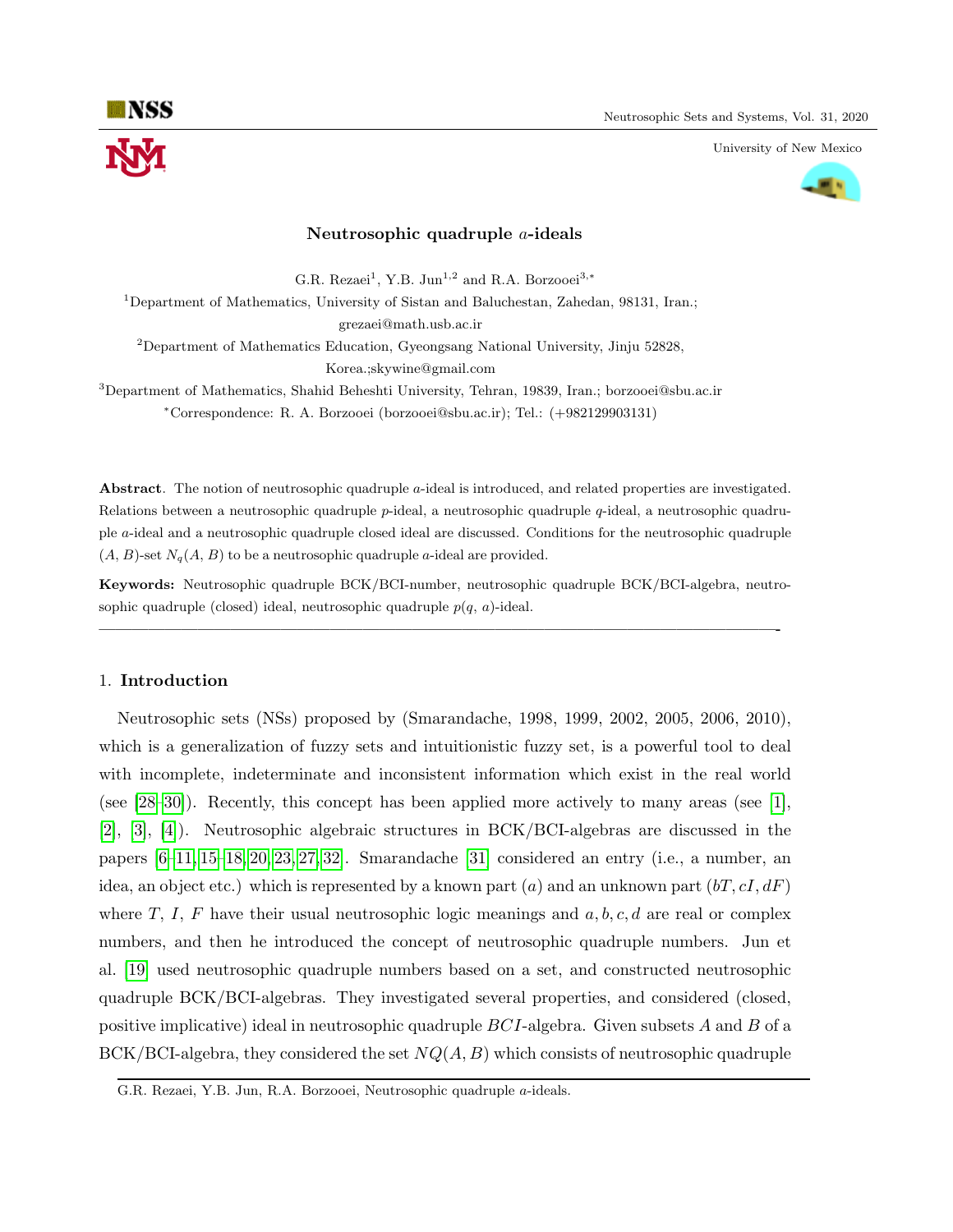BCK/BCI-numbers with a condition. They provided conditions for the set  $NQ(A, B)$  to be a (closed, positive implicative) ideal of a neutrosophic quadruple BCK/BCI-algebra. Muhiuddin et al. [\[24\]](#page-14-9) introduced the concept of implicative neutrosophic quadruple BCK-algebras, and investigated several properties. Muhiuddin et al. [\[25,](#page-14-10) [26\]](#page-14-11) discuss neutrosophic quadruple pideals and neutrosophic quadruple q-ideals.

In this paper, we consider the neutrosophic quadruple version of an a-ideal in a BCI-algebra. We discuss relations between a neutrosophic quadruple  $p$ -ideal, a neutrosophic quadruple  $q$ ideal, a neutrosophic quadruple a-ideal and a neutrosophic quadruple closed ideal. We provide conditions for the neutrosophic quadruple  $(A, B)$ -set  $N_q(A, B)$  to be a neutrosophic quadruple a-ideal.

## 2. Preliminaries

A BCK/BCI-algebra is an important class of logical algebras introduced by K. Iséki (see [\[13\]](#page-14-12) and [\[14\]](#page-14-13)) and was extensively investigated by several researchers.

By a BCI-algebra, we mean a set X with a special element 0 and a binary operation  $*$  that satisfies the following conditions:

- (I)  $(\forall x, y, z \in X)$   $(((x * y) * (x * z)) * (z * y) = 0),$
- (II)  $(\forall x, y \in X) ((x * (x * y)) * y = 0),$
- (III)  $(\forall x \in X)$   $(x * x = 0)$ ,
- (IV)  $(\forall x, y \in X)$   $(x * y = 0, y * x = 0 \Rightarrow x = y)$ .

If a BCI-algebra  $X$  satisfies the following identity:

(V)  $(\forall x \in X)$   $(0 * x = 0)$ ,

then X is called a  $BCK$ -algebra. Any BCK/BCI-algebra X satisfies the following conditions:

<span id="page-1-0"></span>
$$
(\forall x \in X) (x * 0 = x), \tag{1}
$$

$$
(\forall x, y, z \in X) (x \le y \Rightarrow x * z \le y * z, z * y \le z * x),
$$
\n
$$
(2)
$$

$$
(\forall x, y, z \in X) ((x * y) * z = (x * z) * y), \qquad (3)
$$

$$
(\forall x, y, z \in X) ((x * z) * (y * z) \le x * y)
$$
\n
$$
(4)
$$

where  $x \leq y$  if and only if  $x * y = 0$ .

Any BCI-algebra  $X$  satisfies the following conditions (see [\[12\]](#page-14-14)):

$$
(\forall x, y \in X)(x * (x * (x * y)) = x * y), \tag{5}
$$

$$
(\forall x, y \in X)(0 * (x * y) = (0 * x) * (0 * y)),
$$
\n(6)

$$
(\forall x, y \in X)(0 * (0 * (x * y)) = (0 * y) * (0 * x)).
$$
\n(7)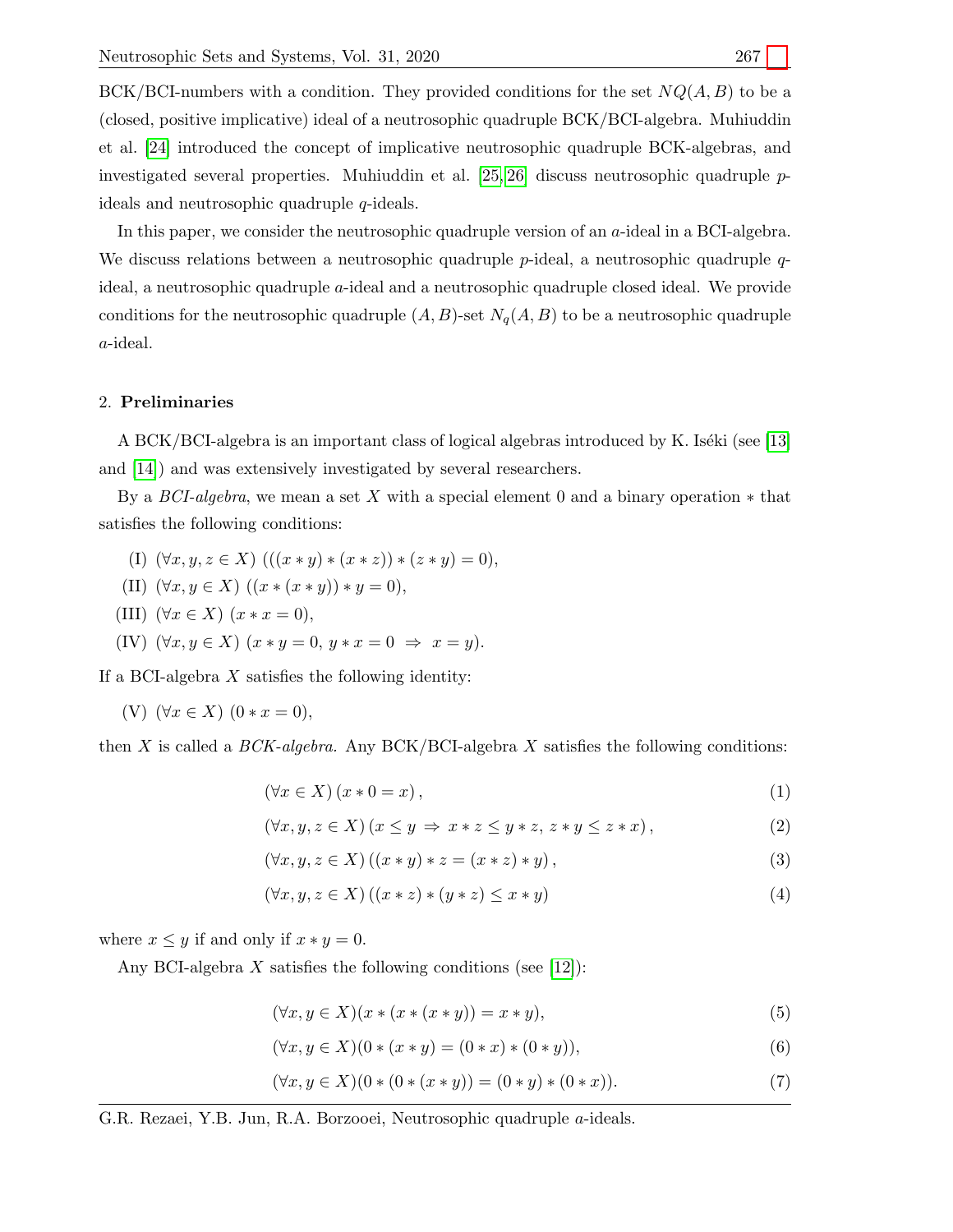A nonempty subset S of a BCK/BCI-algebra X is called a *subalgebra* of X if  $x * y \in S$  for all  $x, y \in S$ . A subset I of a BCK/BCI-algebra X is called

• an *ideal* of  $X$  if it satisfies:

<span id="page-2-0"></span>
$$
0 \in I,\tag{8}
$$

$$
(\forall x \in X) (\forall y \in I) (x * y \in I \Rightarrow x \in I).
$$
\n(9)

• a closed ideal of X (see [\[12\]](#page-14-14)) if it is an ideal of X which satisfies:

<span id="page-2-1"></span>
$$
(\forall x \in X)(x \in I \Rightarrow 0 \ast x \in I). \tag{10}
$$

• a p-ideal of X (see [\[33\]](#page-15-4)) if it satisfies  $(8)$  and

$$
(\forall x, y, z \in X)(y \in I, (x * z) * (y * z) \in I \implies x \in I).
$$
\n
$$
(11)
$$

• a q-ideal of X (see [\[21\]](#page-14-15)) if it satisfies [\(8\)](#page-2-0) and

$$
(\forall x, y, z \in X)(x * (y * z) \in I, y \in I \Rightarrow x * z \in I).
$$
\n
$$
(12)
$$

• an *a-ideal* of X (see [\[21\]](#page-14-15)) if it satisfies [\(8\)](#page-2-0) and

$$
(\forall x, y, z \in X)((x * z) * (0 * y) \in I, z \in I \Rightarrow y * x \in I).
$$
\n
$$
(13)
$$

Note that a subset of a BCI-algebra is a closed ideal if and only if it is both an ideal and a subalgebra.

Recall that a subset I of a BCI-algebra X is a p-ideal of X if and only if I is an ideal of X which satisfies the following condition:

<span id="page-2-2"></span>
$$
(\forall x \in X)(0*(0*x) \in I \implies x \in I). \tag{14}
$$

We refer the reader to the books [\[12,](#page-14-14) [22\]](#page-14-16) for further information regarding BCK/BCIalgebras, and to the site "http://fs.gallup.unm.edu/neutrosophy.htm" for further information regarding neutrosophic set theory.

We consider neutrosophic quadruple numbers based on a set instead of real or complex numbers.

Let X be a set. A neutrosophic quadruple X-number is an ordered quadruple  $(a, xT, yI, zF)$ where  $a, x, y, z \in X$  and T, I, F have their usual neutrosophic logic meanings (see [\[5\]](#page-14-17)).

The set of all neutrosophic quadruple X-numbers is denoted by  $N_q(X)$ , that is,

$$
N_q(X) := \{ (a, xT, yI, zF) \mid a, x, y, z \in X \},\
$$

and it is called the *neutrosophic quadruple set* based on X. If X is a BCK/BCI-algebra, a neutrosophic quadruple X-number is called a neutrosophic quadruple BCK/BCI-number and we say that  $N_q(X)$  is the neutrosophic quadruple BCK/BCI-set.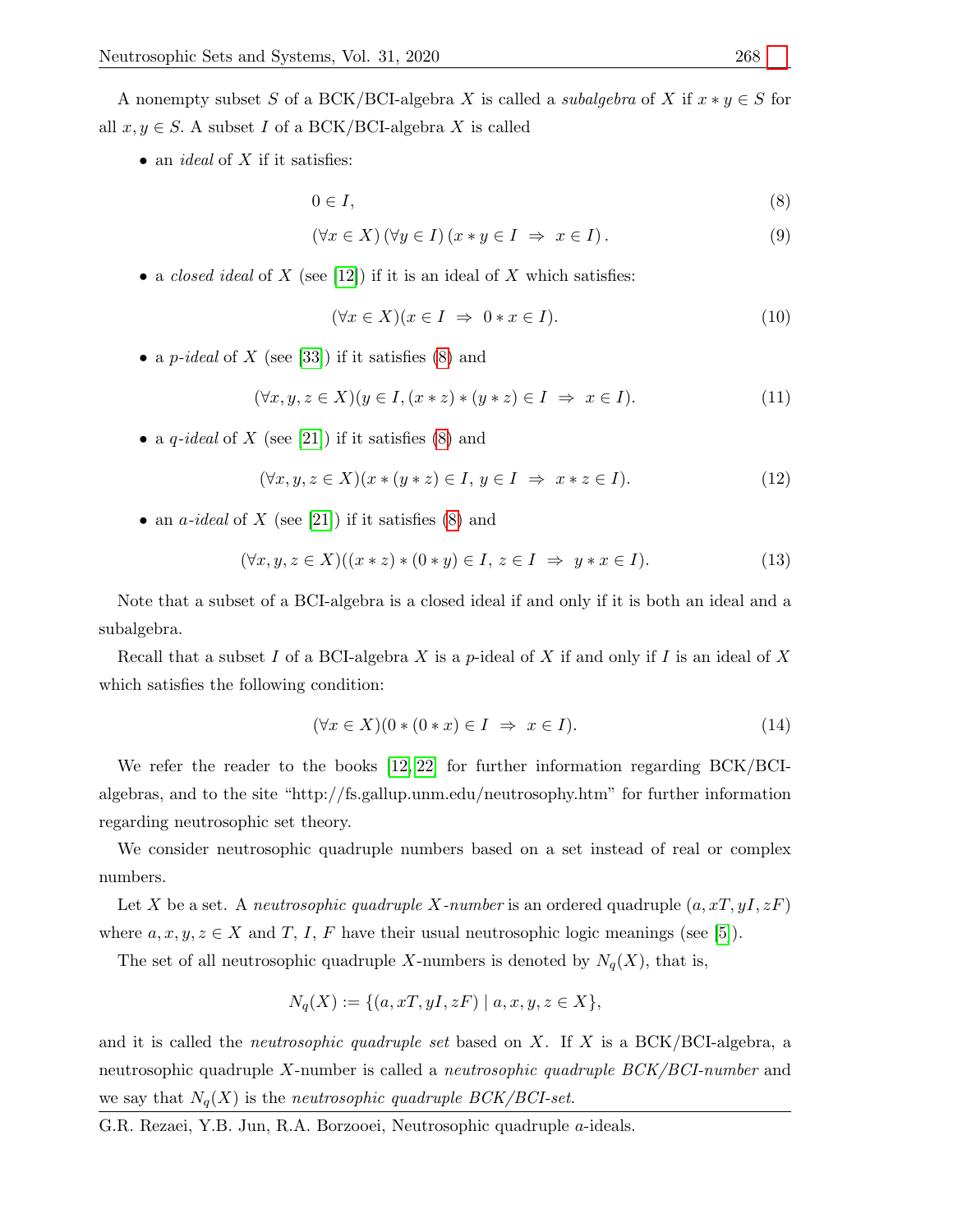Let X be a BCK/BCI-algebra. We define a binary operation  $\Box$  on  $N_q(X)$  by

$$
(a, xT, yI, zF) \boxdot (b, uT, vI, wF) = (a * b, (x * u)T, (y * v)I, (z * w)F)
$$

for all  $(a, xT, yI, zF), (b, uT, vI, wF) \in N_q(X)$ . Given  $a_1, a_2, a_3, a_4 \in X$ , the neutrosophic quadruple BCK/BCI-number  $(a_1, a_2T, a_3I, a_4F)$  is denoted by  $\tilde{a}$ , that is,

$$
\tilde{a} = (a_1, a_2T, a_3I, a_4F),
$$

and the zero neutrosophic quadruple BCK/BCI-number  $(0, 0T, 0I, 0F)$  is denoted by  $\tilde{0}$ , that is,

$$
\tilde{0} = (0, 0T, 0I, 0F).
$$

Then  $(N_q(X); \Box, 0)$  is a BCK/BCI-algebra (see [\[19\]](#page-14-8)), which is called *neutrosophic quadruple*  $BCK/BCI-algebra$ , and it is simply denoted by  $N_q(X)$ .

We define an order relation " $\ll$ " and the equality "=" on  $N_q(X)$  as follows:

$$
\tilde{x} \ll \tilde{y} \Leftrightarrow x_i \le y_i
$$
 for  $i = 1, 2, 3, 4$ ,  
\n $\tilde{x} = \tilde{y} \Leftrightarrow x_i = y_i$  for  $i = 1, 2, 3, 4$ 

for all  $\tilde{x}, \tilde{y} \in N_q(X)$ . It is easy to verify that " $\ll$ " is an equivalence relation on  $N_q(X)$ .

Let X be a BCK/BCI-algebra. Given nonempty subsets  $A$  and  $B$  of  $X$ , consider the set

$$
N_q(A, B) := \{ (a, xT, yI, zF) \in N_q(X) \mid a, x \in A \& y, z \in B \},
$$

which is called the *neutrosophic quadruple*  $(A, B)$ -set (briefly, neutrosophic quadruple  $(A, B)$ set).

The set  $NQ(A, A)$  is denoted by  $N_q(A)$ , and it is called the *neutrosophic quadruple* A-set (briefly, neutrosophic quadruple A-set).

## 3. Neutrosophic quadruple a-ideals

**Definition 3.1.** Given nonempty subsets A and B of X, if the neutrosophic quadruple  $(A, B)$ set  $N_q(A, B)$  is an a-ideal of a neutrosophic quadruple BCI-algebra  $N_q(X)$ , we say  $N_q(A, B)$ is a *neutrosophic quadruple a-ideal* of  $N_q(X)$ .

**Example 3.2.** Consider a BCI-algebra  $X = \{0, a, b, c\}$  with the binary operation  $*$ , which is given in Table [1.](#page-4-0)

Then the neutrosophic quadruple BCI-algebra  $N_q(X)$  has 256 elements. Consider subsets  $A = \{0, a\}$  and  $B = \{0, b\}$  of X. Then

$$
N_q(A, B) = \{ \tilde{\beta}_0, \tilde{\beta}_1, \tilde{\beta}_2, \tilde{\beta}_3, \tilde{\beta}_4, \tilde{\beta}_5, \tilde{\beta}_6, \tilde{\beta}_7, \tilde{\beta}_8, \tilde{\beta}_9, \tilde{\beta}_{10}, \tilde{\beta}_{11}, \tilde{\beta}_{12}, \tilde{\beta}_{13}, \tilde{\beta}_{14}, \tilde{\beta}_{15} \}
$$

where

$$
\tilde{\beta}_0 = (0, 0T, 0I, 0F), \tilde{\beta}_1 = (0, 0T, 0I, bF), \tilde{\beta}_2 = (0, 0T, bI, 0F),
$$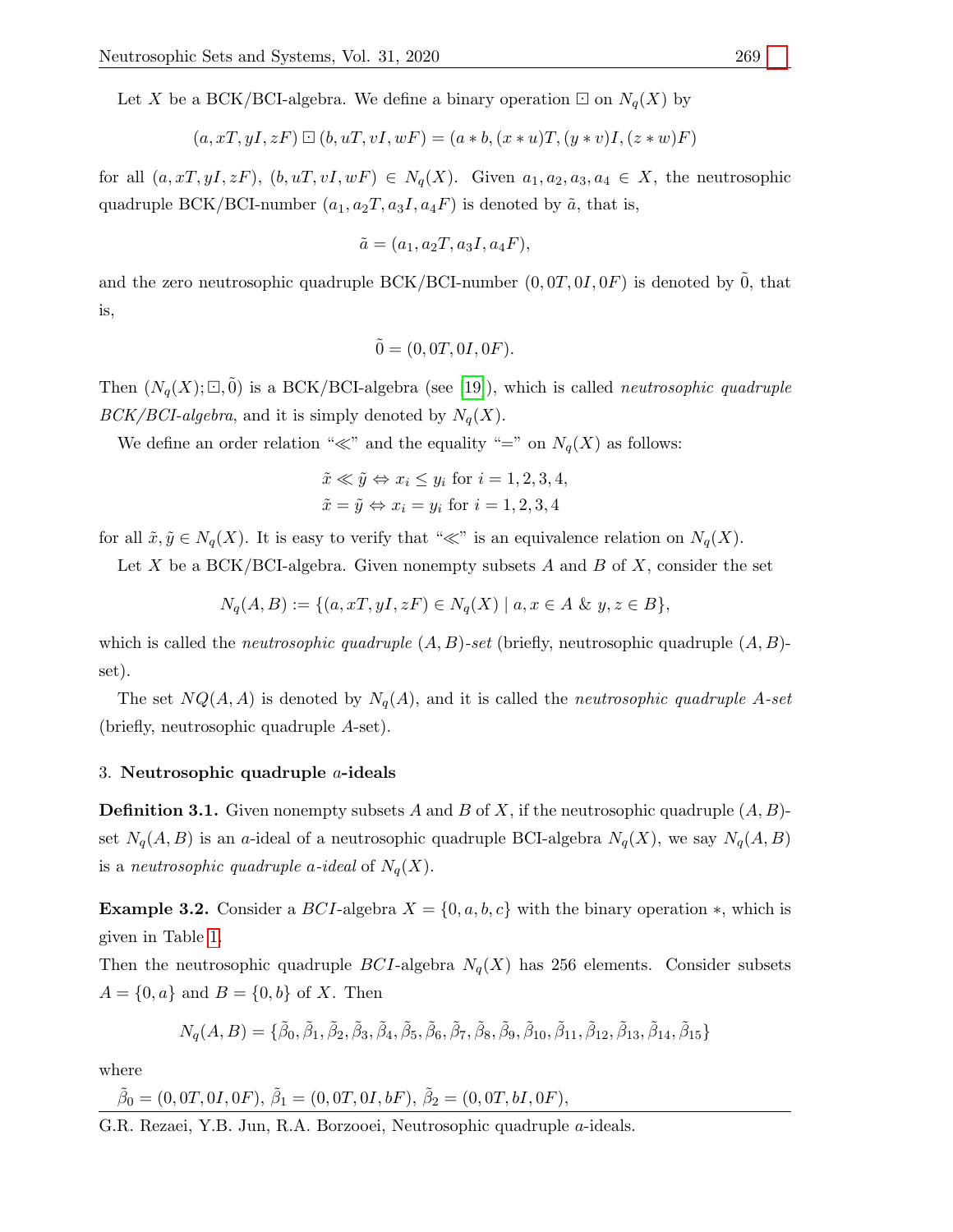$*$  0 a b c  $0$  a b c  $a$  a 0 c b  $b$  b c 0 a  $c$  b a 0

<span id="page-4-0"></span>TABLE 1. Cayley table for the binary operation "\*"

 $\tilde{\beta}_3 = (0, 0T, bI, bF), \tilde{\beta}_4 = (0, aT, 0I, 0F), \tilde{\beta}_5 = (0, aT, 0I, bF),$  $\tilde{\beta}_6 = (0, aT, bI, 0F), \tilde{\beta}_7 = (0, aT, bI, bF), \tilde{\beta}_8 = (a, 0T, 0I, 0F),$  $\tilde{\beta}_9 = (a, 0T, 0I, bF), \tilde{\beta}_{10} = (a, 0T, bI, 0F), \tilde{\beta}_{11} = (a, 0T, bI, bF),$  $\tilde{\beta}_{12} = (a, aT, 0I, 0F), \tilde{\beta}_{13} = (a, aT, 0I, bF),$  $\tilde{\beta}_{14} = (a, aT, bI, 0F), \tilde{\beta}_{15} = (a, aT, bI, bF).$ 

It is routine to verify that  $N_q(A, B)$  is a neutrosophic quadruple a-ideal of  $N_q(X)$ .

**Proposition 3.3.** For any nonempty subsets A and B of a BCI-algebra X, if the neutrosophic quadruple  $(A, B)$ -set  $N_q(A, B)$  is a neutrosophic quadruple a-ideal of  $N_q(X)$ , then the following assertions are valid.

<span id="page-4-2"></span>
$$
(\tilde{x}\boxdot\tilde{z})\boxdot(\tilde{0}\boxdot\tilde{y})\in N_q(A,B)\ \Rightarrow\ \tilde{y}\boxdot(\tilde{x}\boxdot\tilde{z})\in N_q(A,B),\tag{15}
$$

$$
\tilde{x} \boxdot (\tilde{0} \boxdot \tilde{y}) \in N_q(A, B) \implies \tilde{y} \boxdot \tilde{x} \in N_q(A, B) \tag{16}
$$

for all  $\tilde{x}, \tilde{y}, \tilde{z} \in N_q(X)$ .

subsets A and B of a BCI-algebra X. Suppose that  $(\tilde{x} \boxdot \tilde{z}) \boxdot (\tilde{0} \boxdot \tilde{y}) \in N_q(A, B)$  for any *Proof.* Assume that  $N_q(A, B)$  is a neutrosophic quadruple a-ideal of  $N_q(X)$  for any nonempty elements  $\tilde{x} = (x_1, x_2T, x_3I, x_4F), \tilde{y} = (y_1, y_2T, y_3I, y_4F)$  and  $\tilde{z} = (z_1, z_2T, z_3I, z_4F)$  of  $N_q(X)$ . Then

<span id="page-4-1"></span>
$$
((\tilde{x} \boxdot \tilde{z}) \boxdot ((\tilde{x} \boxdot \tilde{z}) \boxdot ((\tilde{0} \boxdot \tilde{y}))) \boxdot ((\tilde{0} \boxdot \tilde{y})
$$

$$
= ((\tilde{x} \boxdot \tilde{z}) \boxdot ((\tilde{0} \boxdot \tilde{y})) \boxdot ((\tilde{x} \boxdot \tilde{z}) \boxdot ((\tilde{0} \boxdot \tilde{y}))
$$

$$
= \tilde{0} \in N_q(A, B).
$$

Since  $N_q(A, B)$  is a neutrosophic quadruple a-ideal of  $N_q(X)$ , it follows that  $\tilde{y} \boxdot (\tilde{x} \boxdot \tilde{z}) \in$  $N_q(A, B)$ . Finally, [\(16\)](#page-4-1) is induced by taking  $\tilde{z} = \tilde{0}$  in [\(15\)](#page-4-2).

<span id="page-4-3"></span>**Lemma 3.4** ( [\[21\]](#page-14-15)). In a BCI-algebra, every a-ideal is a closed ideal.

<span id="page-4-4"></span>**Lemma 3.5** ([\[19\]](#page-14-8)). If A and B are closed ideals of a BCI-algebra X, then the neutrosophic quadruple  $(A, B)$ -set  $N_q(A, B)$  is a neutrosophic quadruple closed ideal of  $N_q(X)$ .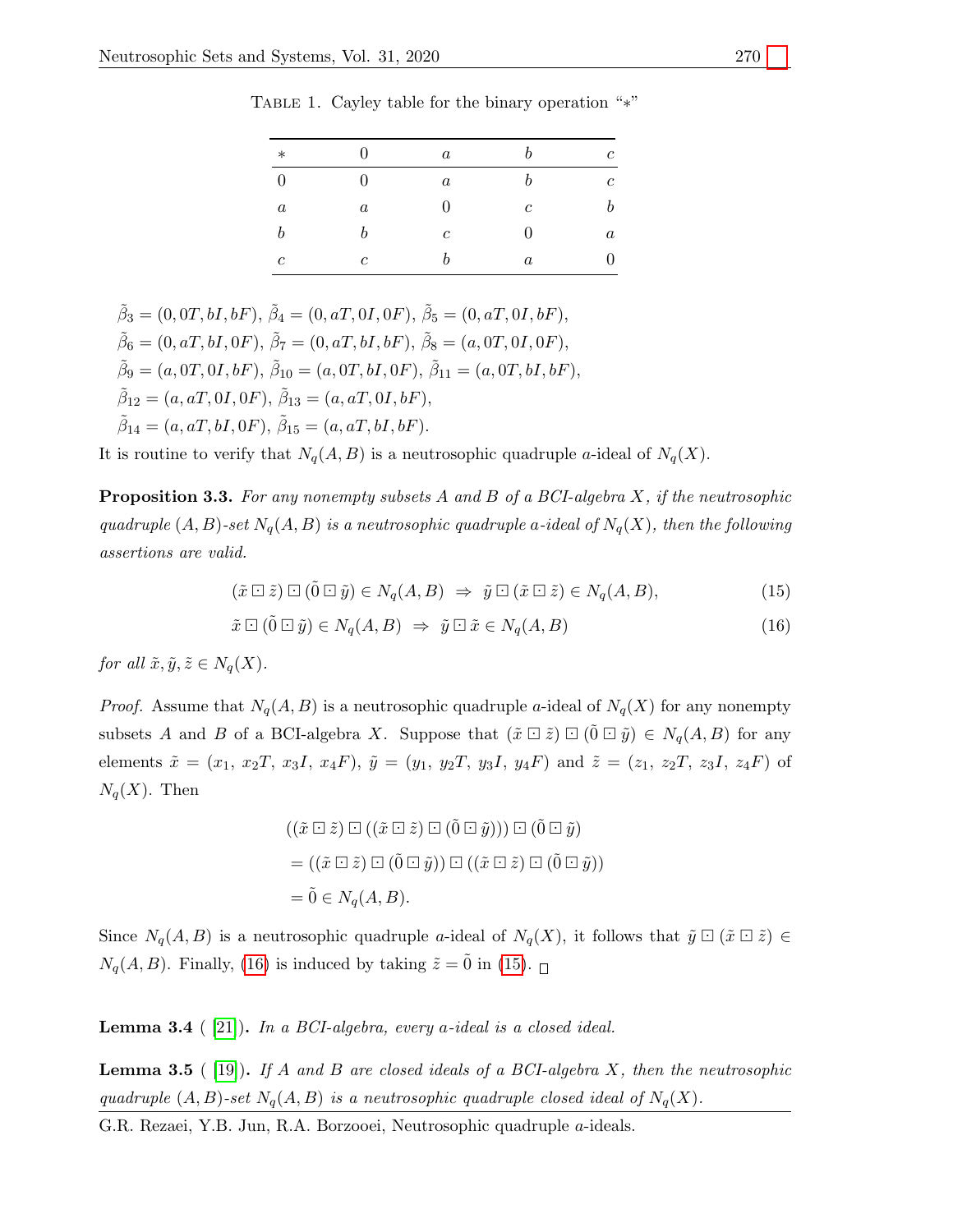We consider relations between a neutrosophic quadruple a-ideal and a neutrosophic quadruple closed ideal.

<span id="page-5-0"></span>**Theorem 3.6.** For any nonempty subsets A and B of a BCI-algebra X, if the neutrosophic quadruple  $(A, B)$ -set  $N_q(A, B)$  is a neutrosophic quadruple a-ideal of  $N_q(X)$ , then it is a neutrosophic quadruple closed ideal of  $N_q(X)$ .

*Proof.* Assume that  $N_q(A, B)$  is a neutrosophic quadruple a-ideal of a neutrosophic quadruple BCI-algebra  $N_q(X)$  where A and B are nonempty subsets of X. Since  $\tilde{0} = (0, 0T, 0I, 0F) \in$  $N_q(A, B)$ , we have  $0 \in A \cap B$ . Let  $x, y, z \in X$  be such that  $(x * z) * (0 * y) \in A \cap B$  and  $z \in A \cap B$ . Then  $(z, zT, zI, zF) \in N_q(A, B)$  and

$$
((x, xT, xI, xF) \boxdot (z, zT, zI, zF)) \boxdot (\tilde{0} \boxdot (y, yT, yI, yF))
$$
  
=  $(x * z, (x * z)T, (x * z)I, (x * z)F) \boxdot (0 * y, (0 * y)T, (0 * y)I, (0 * y)F)$   
=  $((x * z) * (0 * y), ((x * z) * (0 * y))T, ((x * z) * (0 * y))I, ((x * z) * (0 * y))F)$   
 $\in N_q(A, B).$ 

Hence

$$
(y * x, (y * x)T, (y * x)I, (y * x)F) = (y, yT, yI, yF) \boxdot (x, xT, xI, xF) \in N_q(A, B),
$$

that is,  $y * x \in A \cap B$ . Therefore A and B are a-ideals of X. Using Lemmas [3.4](#page-4-3) and [3.5,](#page-4-4)  $N_q(A, B)$  is a neutrosophic quadruple closed ideal of  $N_q(X)$ .

The converse of Theorem [3.6](#page-5-0) is not true as seen in the following example.

<span id="page-5-2"></span><span id="page-5-1"></span>**Example 3.7.** Consider a BCI-algebra  $X = \{0, 1, a\}$  with the binary operation \*, which is given in Table [2.](#page-5-1)

| $\ast$  | $\overline{0}$ | $\overline{1}$ | $\it a$ |
|---------|----------------|----------------|---------|
|         | 0              | $\overline{0}$ | $\it a$ |
|         |                | 0              | $\it a$ |
| $\it a$ | $\it a$        | $\it a$        |         |

TABLE 2. Cayley table for the binary operation "∗"

Then the neutrosophic quadruple *BCI*-algebra  $N_q(X)$  has 81 elements. If we take  $A = \{0\}$ and  $B = \{0\}$ , then

$$
N_q(A, B) = \{\tilde{0}\}\
$$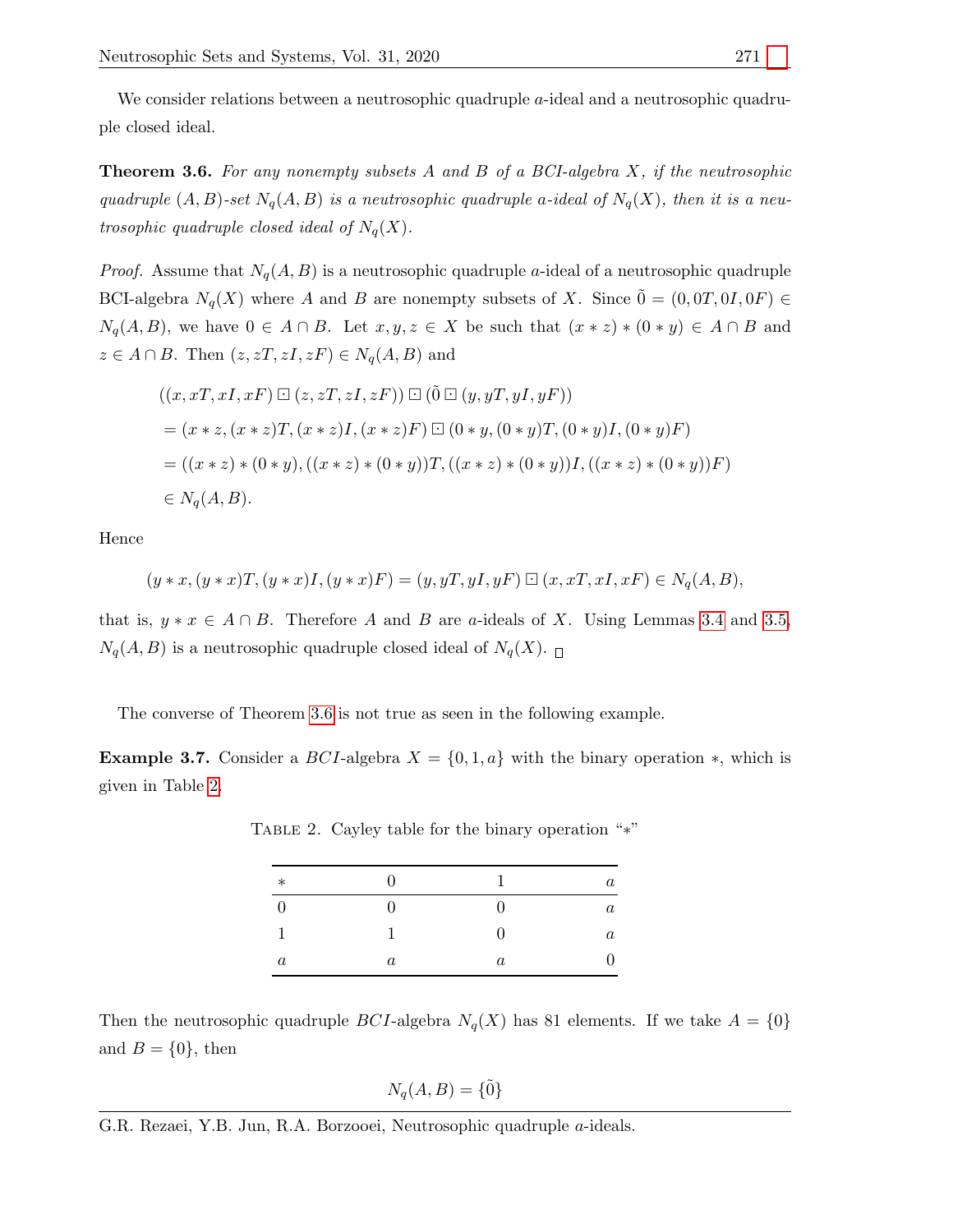which is a neutrosophic quadruple closed ideal of  $N_q(X)$ . But it is not a neutrosophic quadruple a-ideal of  $N_q(X)$  because if we take  $\tilde{1} = (0, 1T, 1I, 0F) \in N_q(X)$  then

$$
(\tilde{0} \boxdot \tilde{0}) \boxdot (\tilde{0} \boxdot \tilde{1}) = \tilde{0} \in N_q(A, B),
$$

but  $\tilde{1} \boxdot \tilde{0} = \tilde{1} \notin N_q(A, B).$ 

We provide conditions for the neutrosophic quadruple  $(A, B)$ -set  $N_q(A, B)$  to be a neutrosophic quadruple *a*-ideal.

**Theorem 3.8.** If A and B are a-ideals of a BCI-algebra X, then the neutrosophic quadruple  $(A, B)$ -set  $N_q(A, B)$  is a neutrosophic quadruple a-ideal of  $N_q(X)$ .

 $N_q(X)$  be such that  $(\tilde{x} \boxdot \tilde{z}) \boxdot (\tilde{0} \boxdot \tilde{y}) \in N_q(A, B)$  and  $\tilde{z} \in N_q(A, B)$ . Then  $z_i \in A$ ,  $z_j \in B$  for *Proof.* Suppose that A and B are a-ideals of a BCI-algebra X. Obviously,  $0 \in N_q(A, B)$ . Let  $\tilde{x} = (x_1, x_2, x_3, x_4, F), \, \tilde{y} = (y_1, y_2, y_3, y_4, F)$  and  $\tilde{z} = (z_1, z_2, z_3, z_4, F)$  be elements of  $i = 1, 2; j = 3, 4$ , and

$$
(\tilde{x} \boxdot \tilde{z}) \boxdot (\tilde{0} \boxdot \tilde{y}) = ((x_1, x_2T, x_3I, x_4F) \boxdot (z_1, z_2T, z_3I, z_4F)) \boxdot
$$
  

$$
((0, 0T, 0I, 0F) \boxdot (y_1, y_2T, y_3I, y_4F))
$$
  

$$
= (x_1 * z_1, (x_2 * z_2)T, (x_3 * z_3)I, (x_4 * z_4)F) \boxdot
$$
  

$$
(0 * y_1, (0 * y_2)T, (0 * y_3)I, (0 * y_4)F)
$$
  

$$
= ((x_1 * z_1) * (0 * y_1), ((x_2 * z_2) * (0 * y_2))T,
$$
  

$$
((x_3 * z_3) * (0 * y_3))I, ((x_4 * z_4) * (0 * y_4))F)
$$
  

$$
\in N_q(A, B),
$$

that is,  $(x_i * z_i) * (0 * y_i) \in A$  and  $(x_j * z_j) * (0 * y_j) \in B$  for  $i = 1, 2$  and  $j = 3, 4$ . It follows from [\(13\)](#page-2-1) that  $y_i * x_i \in A$  and  $y_j * x_j \in B$  for  $i = 1, 2$  and  $j = 3, 4$ . Thus

$$
\tilde{y} \boxdot \tilde{x} = (y_1 * x_1, (y_2 * x_2)T, (y_3 * x_3)I, (y_4 * x_4)F) \in N_q(A, B),
$$

and therefore  $N_q(A, B)$  is a neutrosophic quadruple a-ideal of  $N_q(X)$ .

**Corollary 3.9.** If A is an a-ideal of a BCI-algebra X, then the neutrosophic quadruple A-set  $N_q(A)$  is a neutrosophic quadruple a-ideal of  $N_q(X)$ .

<span id="page-6-1"></span>**Theorem 3.10.** Let  $A$  and  $B$  be ideals of a BCI-algebra  $X$  such that

<span id="page-6-0"></span>
$$
(\forall x, y \in X)(x * (0 * y) \in A \cap B \implies y * x \in A \cap B). \tag{17}
$$

Then the neutrosophic quadruple  $(A, B)$ -set  $N_q(A, B)$  is a neutrosophic quadruple a-ideal of  $N_q(X)$ .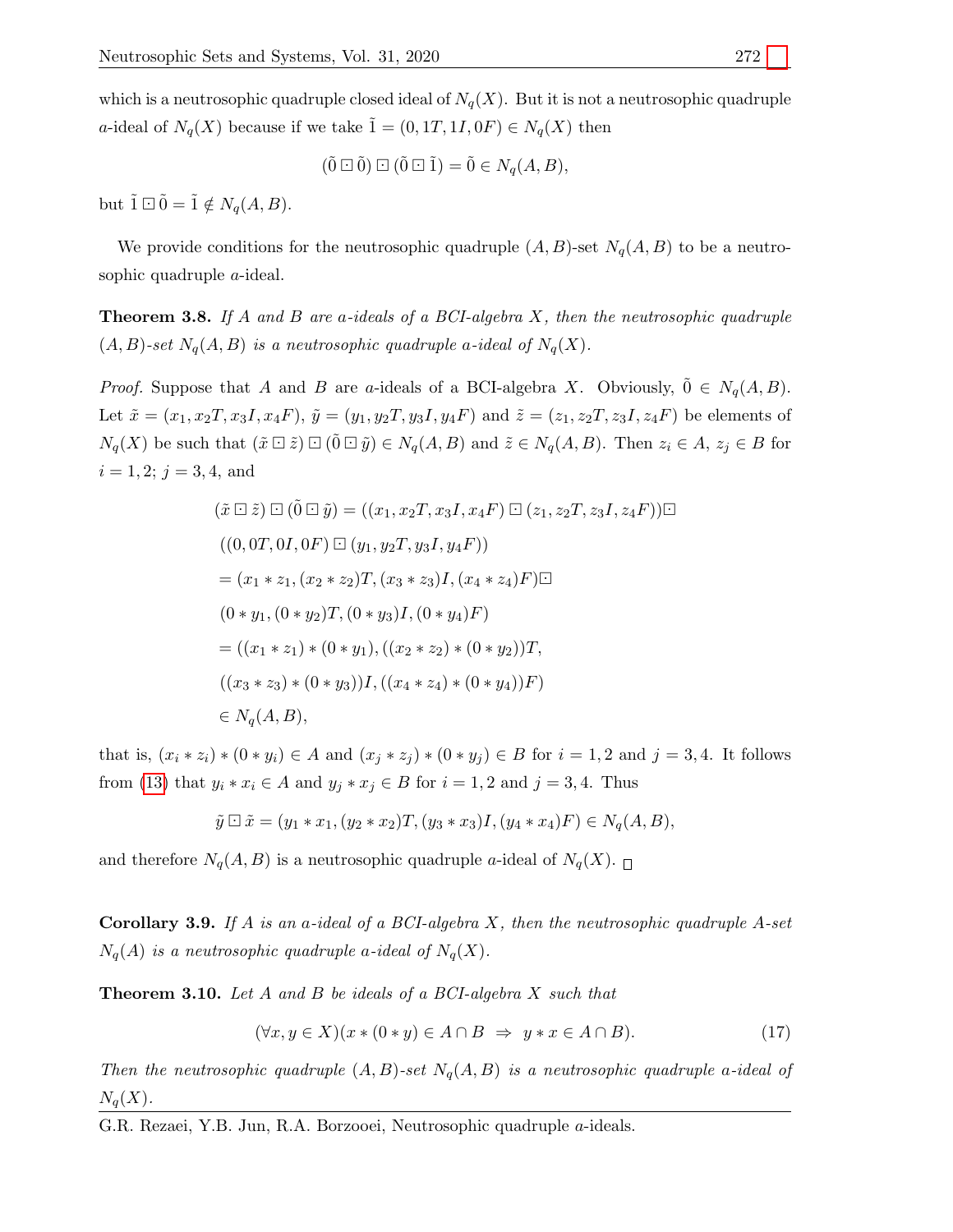$\tilde{z} = (z_1, z_2T, z_3I, z_4F)$  be elements of  $N_q(X)$  be such that  $(\tilde{x} \boxdot \tilde{z}) \boxdot (\tilde{0} \boxdot \tilde{y}) \in N_q(A, B)$  and  $\tilde{z} \in N_q(A, B)$ . Then  $z_1, z_2 \in A$ ,  $z_3, z_4 \in B$  and *Proof.* Obviously  $\tilde{0} \in N_q(A, B)$ . Let  $\tilde{x} = (x_1, x_2T, x_3I, x_4F), \tilde{y} = (y_1, y_2T, y_3I, y_4F)$  and

$$
(\tilde{x} \boxdot \tilde{z}) \boxdot (\tilde{0} \boxdot \tilde{y}) = ((x_1, x_2T, x_3I, x_4F) \boxdot (z_1, z_2T, z_3I, z_4F)) \boxdot
$$
  

$$
(\tilde{0} \boxdot (y_1, y_2T, y_3I, y_4F))
$$
  

$$
= (x_1 * z_1, (x_2 * z_2)T, (x_3 * z_3)I, (x_4 * z_4)F) \boxdot
$$
  

$$
(0 * y_1, (0 * y_2)T, (0 * y_3)I, (0 * y_4)F)
$$
  

$$
= ((x_1 * z_1) * (0 * y_1), ((x_2 * z_2) * (0 * y_2))T,
$$
  

$$
((x_3 * z_3) * (0 * y_3))I, ((x_4 * z_4) * (0 * y_4))F)
$$
  

$$
\in N_q(A, B),
$$

that is,  $(x_i * z_i) * (0 * y_i) \in A$  and  $(x_j * z_j) * (0 * y_j) \in B$  for  $i = 1, 2$  and  $j = 3, 4$ . Note that

$$
(x_k * (0 * y_k)) * ((x_k * z_k) * (0 * y_k)) \le x_k * (x_k * z_k) \le z_k
$$

for  $k = 1, 2, 3, 4$ . Since  $z_1, z_2 \in A$  and  $z_3, z_4 \in B$ , we have  $x_i * (0 * y_i) \in A$  and  $x_j * (0 * y_j) \in B$ for  $i = 1, 2$  and  $j = 3, 4$ . It follows from [\(17\)](#page-6-0) that  $y_i * x_i \in A$  and  $y_j * x_j \in B$  for  $i = 1, 2$  and  $j = 3, 4$ . Hence

$$
\tilde{y} \Box \tilde{x} = (y_1, y_2T, y_3I, y_4F) \Box (x_1, x_2T, x_3I, x_4F)
$$
  
=  $(y_1 * x_1, (y_2 * x_2)T, (y_3 * x_3)I, (y_4 * x_4)F) \in N_q(A, B).$ 

Therefore  $N_q(A, B)$  is a neutrosophic quadruple a-ideal of  $N_q(X)$ .

**Corollary 3.11.** Let  $A$  be an ideal of a BCI-algebra  $X$  such that

<span id="page-7-0"></span>
$$
(\forall x, y \in X)(x * (0 * y) \in A \implies y * x \in A).
$$
\n
$$
(18)
$$

Then the neutrosophic quadruple A-set  $N_q(A)$  is a neutrosophic quadruple a-ideal of  $N_q(X)$ .

Theorem 3.12. Let A and B be ideals of a BCI-algebra X such that

$$
(\forall x, y, z \in X)((x * z) * (0 * y) \in A \cap B \Rightarrow y * (x * z) \in A \cap B).
$$
\n
$$
(19)
$$

Then the neutrosophic quadruple  $(A, B)$ -set  $N_q(A, B)$  is a neutrosophic quadruple a-ideal of  $N_q(X)$ .

*Proof.* If we put  $z = 0$  in [\(19\)](#page-7-0) and use [\(1\)](#page-1-0), then we can induce the condition [\(17\)](#page-6-0). Thus  $N_q(A, B)$  is a neutrosophic quadruple a-ideal of  $N_q(X)$  by Theorem [3.10.](#page-6-1)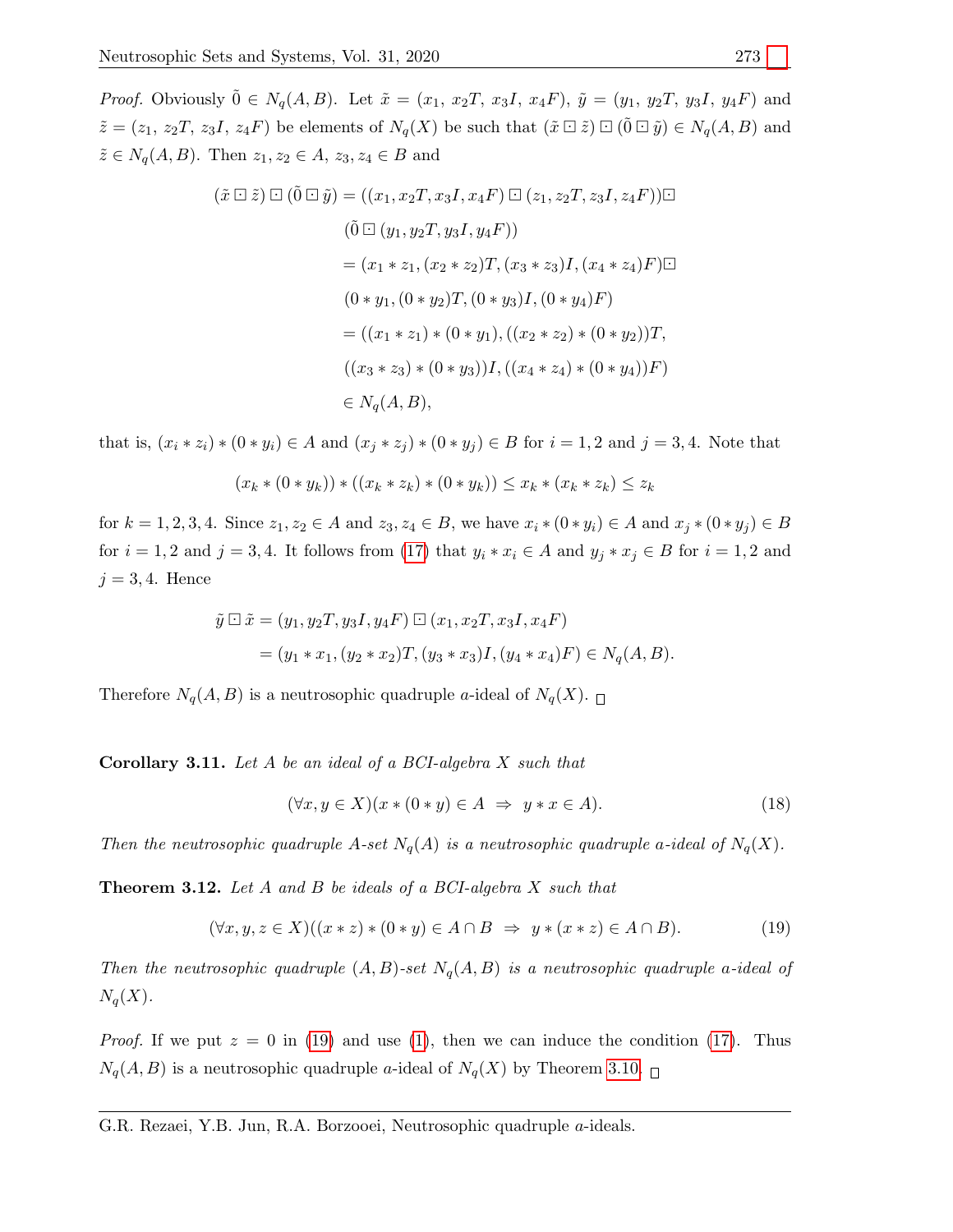**Corollary 3.13.** Let A be an ideal of a BCI-algebra X such that

$$
(\forall x, y, z \in X)((x * z) * (0 * y) \in A \implies y * (x * z) \in A).
$$
\n
$$
(20)
$$

Then the neutrosophic quadruple A-set  $N_q(A)$  is a neutrosophic quadruple a-ideal of  $N_q(X)$ .

We discuss relations between a neutrosophic quadruple  $a$ -ideal, a neutrosophic quadruple  $p$ -ideal and a neutrosophic quadruple  $q$ -ideal.

<span id="page-8-0"></span>**Lemma 3.14** ( [\[25\]](#page-14-10)). Let A and B be ideals of X such that

$$
(\forall x \in X)(0*(0*x) \in A \text{ (resp., } B) \Rightarrow x \in A \text{ (resp., } B)).
$$
\n
$$
(21)
$$

Then  $N_q(A, B)$  is a neutrosophic quadruple p-ideal of  $N_q(X)$ .

<span id="page-8-1"></span>**Theorem 3.15.** For any nonempty subsets  $A$  and  $B$  of a  $BCI$ -algebra  $X$ , if the neutrosophic quadruple  $(A, B)$ -set  $N_q(A, B)$  is a neutrosophic quadruple a-ideal of  $N_q(X)$ , then it is a neutrosophic quadruple p-ideal of  $N_q(X)$ .

*Proof.* Assume that  $N_q(A, B)$  is a neutrosophic quadruple a-ideal of  $N_q(X)$ . Then A and B are a-ideals of X (see Proof of Theorem [3.6\)](#page-5-0) and  $\tilde{0} \in N_q(A, B)$ . For  $i = 1, 2$  and  $j = 3, 4$ , let  $x_i, x_j \in X$  be such that  $0 * (0 * x_i) \in A$  and  $0 * (0 * x_j) \in B$ . Then

$$
(\tilde{0} \boxdot \tilde{0}) \boxdot (\tilde{0} \boxdot \tilde{x}) = \tilde{0} \boxdot (\tilde{0} \boxdot \tilde{x})
$$
  
=  $(0 * (0 * x_1), (0 * (0 * x_2))T, (0 * (0 * x_3))I, (0 * (0 * x_4))F) \in N_q(A, B),$ 

and so

$$
(x_1, x_2T, x_3I, x_4F) = (x_1 * 0, (x_2 * 0)T, (x_3 * 0)I, (x_4 * 0)F)
$$

$$
= (x_1, x_2T, x_3I, x_4F) \boxdot (0, 0T, 0I, 0F)
$$

$$
= \tilde{x} \boxdot \tilde{0} \in N_q(A, B)
$$

Hence  $x_i \in A$  and  $x_j \in B$ . It follows from Lemma [3.14](#page-8-0) that  $N_q(A, B)$  is a neutrosophic quadruple *p*-ideal of  $N_q(X)$ .

The following example shows that the converse of Theorem [3.15](#page-8-1) is not true in general.

**Example 3.16.** Consider a BCI-algebra  $X = \{0, a, b\}$  with the binary operation \*, which is given in Table [3.](#page-9-0)

Then the neutrosophic quadruple BCI-algebra  $N_q(X)$  has 81 elements. If we take  $A = \{0\}$ and  $B = \{0\}$ , then  $N_q(A, B) = \{0\}$  is a neutrosophic quadruple p-ideal of  $N_q(X)$ . For two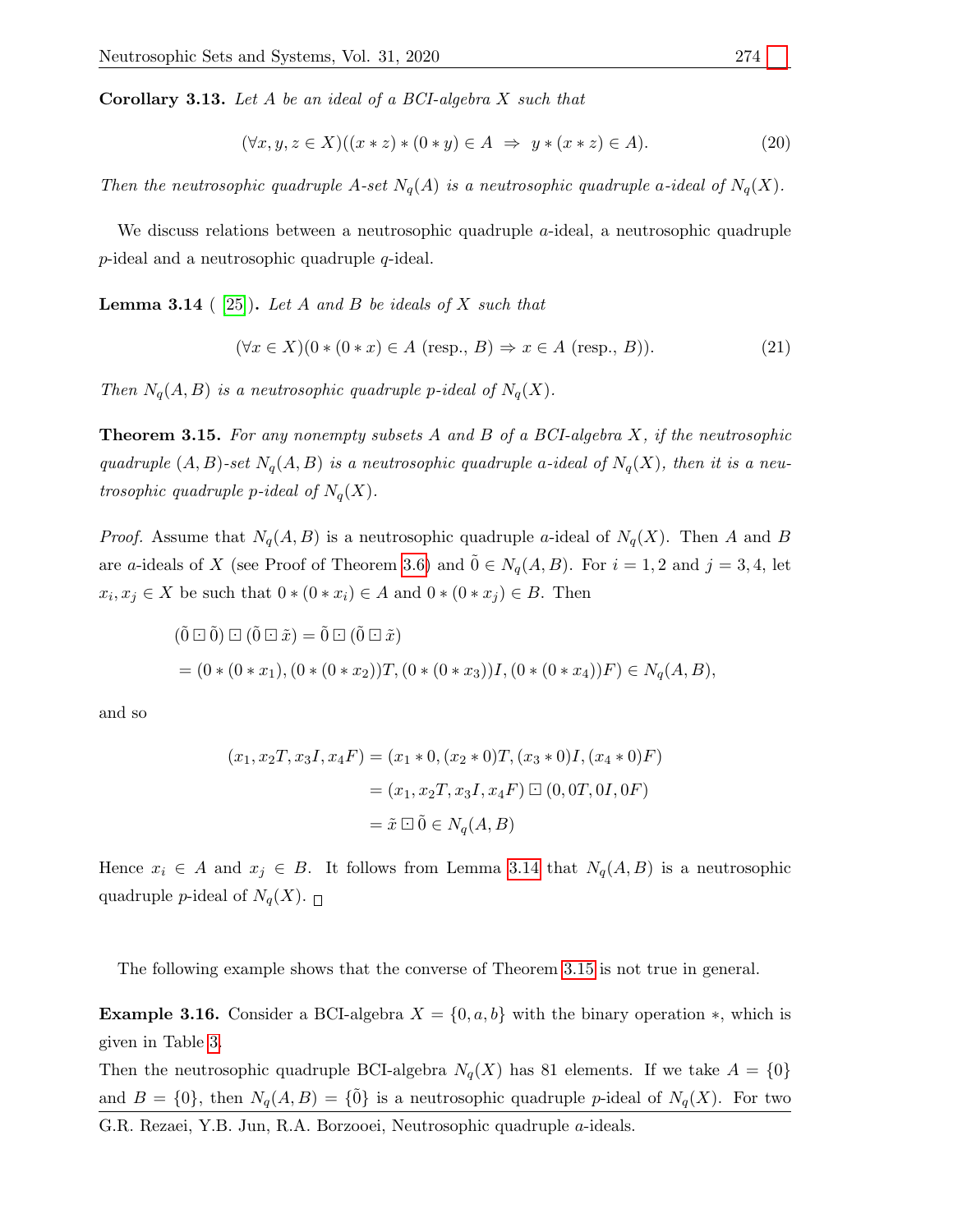| $\ast$           | 0                | $\boldsymbol{a}$ |         |
|------------------|------------------|------------------|---------|
|                  | ∩                |                  | $\it a$ |
| $\boldsymbol{a}$ | $\boldsymbol{a}$ | 0                |         |
|                  | h                | $\boldsymbol{a}$ | U       |

<span id="page-9-0"></span>Table 3. Cayley table for the binary operation "∗"

elements  $(a, aT, aI, aF)$  and  $(b, bT, bI, bF)$  of  $N_q(X)$ , we have

$$
((a, aT, aI, aF) \boxdot (0, 0T, 0I, 0F)) \boxdot ((0, 0T, 0I, 0F) \boxdot (b, bT, bI, bF))
$$
  
=  $(a * 0, (a * 0)T, (a * 0)I, (a * 0)F) \boxdot (0 * b, (0 * b)T, (0 * b)I, (0 * b)F)$   
=  $(a, aT, aI, aF) \boxdot (a, aT, aI, aF) = \tilde{0} \in N_q(A, B).$ 

But

$$
(b, bT, bI, bF) \boxdot (a, aT, aI, aF) = (b * a, (b * a)T, (b * a)I, (b * a)F)
$$

$$
= (a, aT, aI, aF) \notin N_q(A, B).
$$

Hence  $N_q(A, B)$  is not a neutrosophic quadruple a-ideal of  $N_q(X)$ .

<span id="page-9-1"></span>**Lemma 3.17** ( [\[26\]](#page-14-11)). Let A and B be ideals of a BCI-algebra X such that

$$
(\forall x, y \in X)(x * (0 * y) \in A \cap B \implies x * y \in A \cap B). \tag{22}
$$

Then the neutrosophic quadruple  $(A, B)$ -set  $N_q(A, B)$  is a neutrosophic quadruple q-ideal of  $N_q(X)$ .

<span id="page-9-2"></span>**Theorem 3.18.** For any nonempty subsets A and B of a BCI-algebra X, if the neutrosophic quadruple  $(A, B)$ -set  $N_q(A, B)$  is a neutrosophic quadruple a-ideal of  $N_q(X)$ , then it is a neutrosophic quadruple q-ideal of  $N_q(X)$ .

*Proof.* Assume that  $N_q(A, B)$  is a neutrosophic quadruple a-ideal of  $N_q(X)$ . Then A and B are a-ideals of X (see Proof of Theorem [3.6\)](#page-5-0) and  $\tilde{0} \in N_q(A, B)$ . For  $i = 1, 2$  and  $j = 3, 4$ , let  $x_i, y_i, x_j, y_j \in X$  be such that  $x_i * (0 * y_i) \in A$  and  $x_j * (0 * y_j) \in B$ . Since

$$
0 * (0 * (y_k * (0 * x_k))) * (x_k * (0 * y_k))
$$
  
= ((0 \* (0 \* y\_k)) \* (0 \* (0 \* (0 \* x\_k)))) \* (x\_k \* (0 \* y\_k))  
= ((0 \* (0 \* y\_k)) \* (0 \* x\_k)) \* (x\_k \* (0 \* y\_k))  

$$
\leq (x_k * (0 * y_k)) * (x_k * (0 * y_k)) = 0 \in A \cap B
$$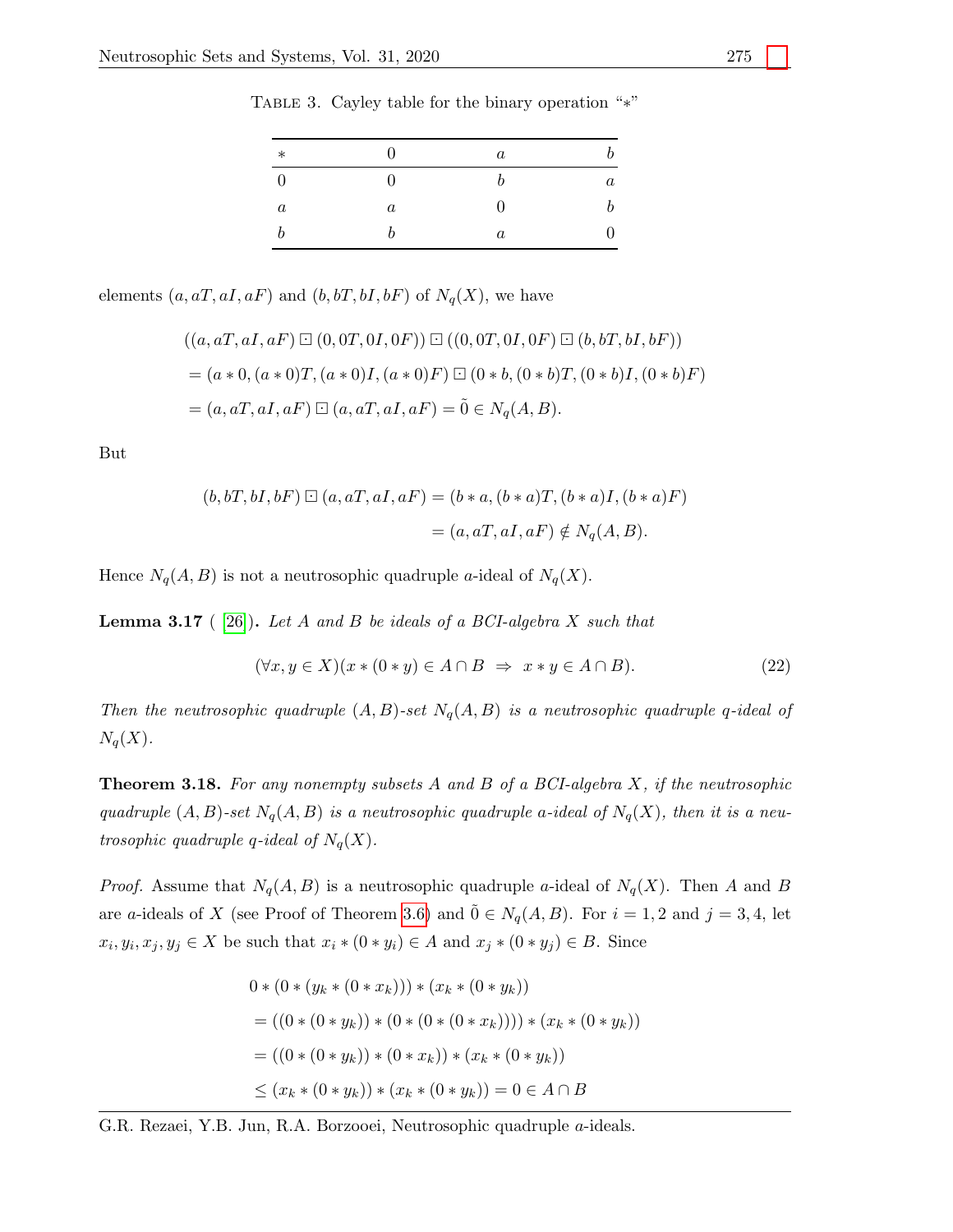for  $k = 1, 2, 3, 4$ , we have  $0 * (0 * (y_i * (0 * x_i))) \in A$  and  $0 * (0 * (y_j * (0 * x_j))) \in B$ . Since every a-ideal is a p-ideal, it follows from [\(14\)](#page-2-2) that  $y_i * (0 * x_i) \in A$  and  $y_j * (0 * x_j) \in B$ . Thus

$$
\tilde{y} \Box (\tilde{0} \Box \tilde{x}) = (y_1, y_2T, y_3I, y_4F) \Box ((0, 0T, 0I, 0F) \Box (x_1, x_2T, x_3I, x_4F))
$$
  
=  $(y_1, y_2T, y_3I, y_4F) \Box (0 * x_1, (0 * x_2)T, (0 * x_3)I, (0 * x_4)F)$   
=  $(y_1 * (0 * x_1), (y_2 * (0 * x_2))T, (y_3 * (0 * x_3))I, (y_4 * (0 * x_4))F)$   
 $\in N_q(A, B),$ 

which implies from [\(16\)](#page-4-1) that

$$
(x_1 * y_1, (x_2 * y_2)T, (x_3 * y_3)I, (x_4 * y_4)F)
$$
  
=  $(x_1, x_2T, x_3I, x_4F) \square (y_1, y_2T, y_3I, y_4F)$   
=  $\tilde{x} \square \tilde{y} \in N_q(A, B),$ 

that is,  $x_i * y_i \in A$  and  $x_j * y_j \in B$  for  $i = 1, 2$  and  $j = 3, 4$ . Using Lemma [3.17,](#page-9-1) we know that  $N_q(A, B)$  is a neutrosophic quadruple q-ideal of  $N_q(X)$ .

**Corollary 3.19.** For any nonempty subset A of a BCI-algebra X, if the neutrosophic quadruple A-set  $N_q(A)$  is a neutrosophic quadruple a-ideal of  $N_q(X)$ , then it is a neutrosophic quadruple q-ideal of  $N_q(X)$ .

Consider the neutrosophic quadruple BCI-algebra  $N_q(X)$  in Example [3.7.](#page-5-2) If we take  $A = \{0\}$ and  $B = \{0, 1\}$ , then  $N_q(A, B) = \{\tilde{0}, \tilde{1}, \tilde{2}, \tilde{3}\}$ , where  $\tilde{0} = (0, 0T, 0I, 0F)$ ,  $\tilde{1} = (0, 0T, 0I, 1F)$ ,  $\tilde{2} = (0, 0T, 1I, 0F)$  and  $\tilde{3} = (0, 0T, 1I, 1F)$ , is a neutrosophic quadruple q-ideal of  $N_q(X)$ . But it is not a neutrosophic quadruple a-ideal of  $N_q(X)$  since

$$
(\vec{0} \boxdot \vec{0}) \boxdot (\vec{0} \boxdot (1, 0T, 1I, 0F)) = \vec{0} \in N_q(A, B)
$$

and  $(1, 0T, 1I, 0F) \square \tilde{0} = (1, 0T, 1I, 0F) \notin N_q(A, B)$ . This shows that the converse of Theorem [3.18](#page-9-2) is not be true in general.

<span id="page-10-0"></span>**Lemma 3.20** ([\[26\]](#page-14-11)). For any nonempty subsets A and B of a BCI-algebra X, if the neutrosophic quadruple  $(A, B)$ -set  $N_q(A, B)$  is a neutrosophic quadruple q-ideal of  $N_q(X)$ , then it is both a neutrosophic quadruple subalgebra and a neutrosophic quadruple ideal of  $N_q(X)$ .

<span id="page-10-1"></span>**Theorem 3.21.** Given nonempty subsets A and B of a BCI-algebra X, the neutrosophic quadruple  $(A, B)$ -set  $N_q(A, B)$  is a neutrosophic quadruple a-ideal of  $N_q(X)$  if and only if  $N_q(A, B)$  is both a neutrosophic quadruple p-ideal and a neutrosophic quadruple q-ideal of  $N_q(X)$ .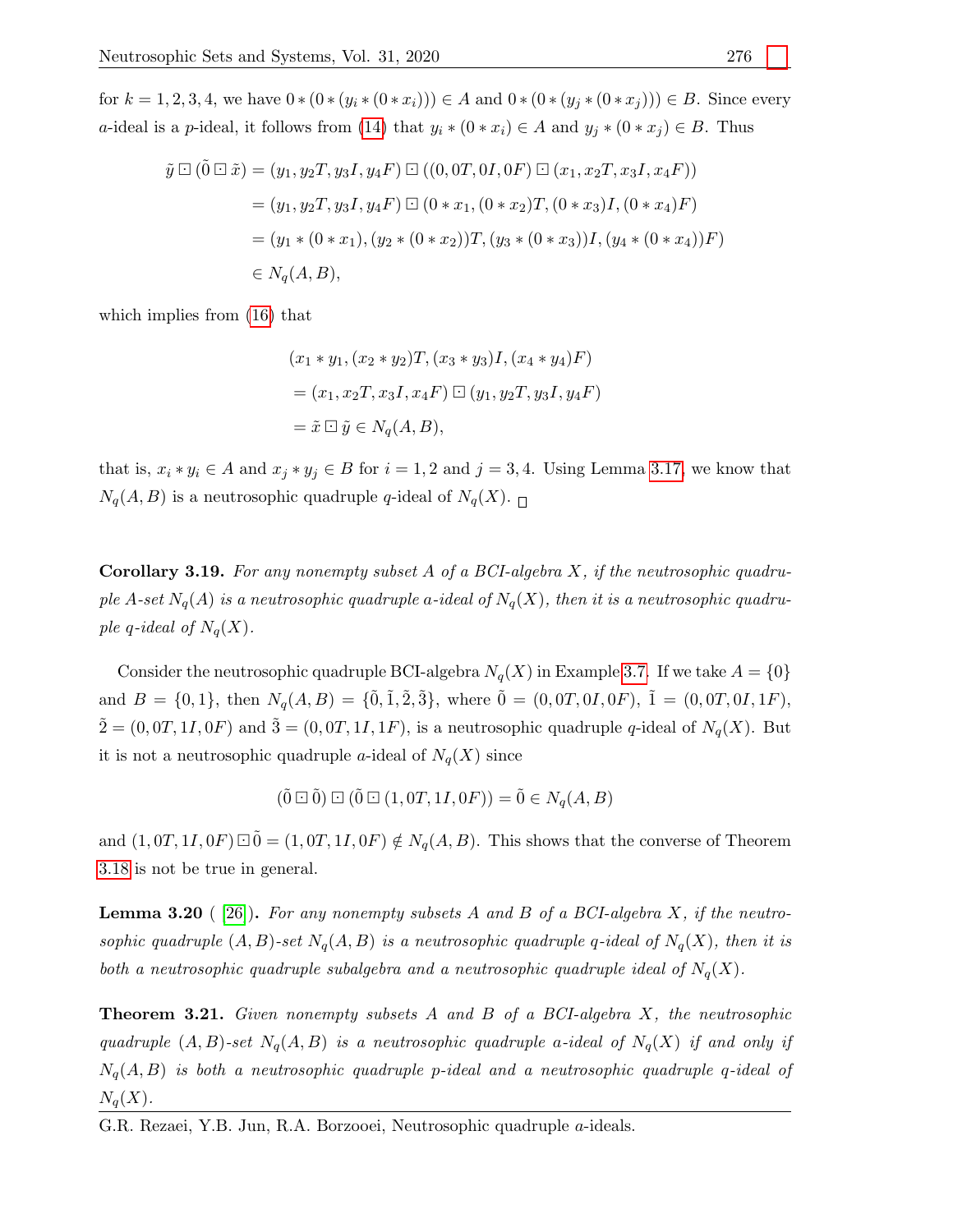*Proof.* If  $N_q(A, B)$  is a neutrosophic quadruple a-ideal of  $N_q(X)$ , then  $N_q(A, B)$  is both a neutrosophic quadruple p-ideal and a neutrosophic quadruple q-ideal of  $N_q(X)$  by Theorems [3.15](#page-8-1) and [3.18.](#page-9-2)

Conversely, suppose that  $N_q(A, B)$  is both a neutrosophic quadruple p-ideal and a neutrosophic quadruple q-ideal of  $N_q(X)$ . Then  $N_q(A, B)$  is a neutrosophic quadruple subalgebra of  $N_q(X)$  by Lemma [3.20,](#page-10-0) and A and B are both a p-ideal and a q-ideal of X. For  $i = 1, 2$  and  $j = 3, 4$ , let  $x_i * (0 * y_i) \in A$  and  $x_j * (0 * y_j) \in B$  for  $x_i, y_i, x_j, y_j \in X$ . Then  $x_i * y_i \in A$  and  $x_j * y_j \in B$  since A and B are q-ideals of X. Recall that

$$
(0 * (y_k * x_k)) * (x_k * y_k) = ((0 * y_k) * (0 * x_k)) * (x_k * y_k)
$$
  

$$
= ((0 * (x_k * y_k)) * y_k) * (0 * x_k)
$$
  

$$
= (((0 * x_k) * (0 * y_k)) * y_k) * (0 * x_k)
$$
  

$$
= (0 * (0 * y_k)) * y_k = 0 \in A \cap B
$$

for  $k = 1, 2, 3, 4$ . Hence  $0 * (y_i * x_i) \in A$  and  $0 * (y_j * x_j) \in B$ , and so  $0 * (0 * (y_i * x_i)) \in A$  and  $0*(0*(y_j*x_j))\in B$ . Since A and B are p-ideals of X, it follows from [\(14\)](#page-2-2) that  $y_i*x_i\in A$  and  $y_j * x_j \in B$ . Therefore  $N_q(A, B)$  is a neutrosophic quadruple a-ideal of  $N_q(X)$  by Theorem [3.10.](#page-6-1)  $\Box$ 

<span id="page-11-0"></span>**Lemma 3.22** ( [\[26\]](#page-14-11)). Let A, B, I and J be ideals of a BCI-algebra X such that  $I \subseteq A$  and  $J \subseteq B$ . If I and J are q-ideals of X, then the neutrosophic quadruple  $(A, B)$ -set  $N_q(A, B)$  is a neutrosophic quadruple q-ideal of  $N_q(X)$ .

<span id="page-11-1"></span>**Lemma 3.23** ( $\Box$ ). If A and B are p-ideals of a BCI-algebra X, then the neutrosophic quadruple  $(A, B)$ -set  $N_q(A, B)$  is a neutrosophic quadruple p-ideal of  $N_q(X)$ .

<span id="page-11-2"></span>**Theorem 3.24.** Let  $A, B, I$  and J be ideals of a BCI-algebra X such that  $I \subseteq A$  and  $J \subseteq$ B. If I and J are a-ideals of X, then the neutrosophic quadruple  $(A, B)$ -set  $N_q(A, B)$  is a neutrosophic quadruple a-ideal of  $N_q(X)$ .

*Proof.* Assume that I and J are a-ideals of X. Then I and J are both p-ideals and q-ideals of X. Thus neutrosophic quadruple  $(A, B)$ -set  $N_q(A, B)$  is a neutrosophic quadruple q-ideal of  $N_q(X)$  by Lemma [3.22.](#page-11-0) Let  $0 * (0 * x) \in A \cap B$  for  $x \in X$ . Then

 $(0 * (0 * (0 * x))) * (0 * x) = (0 * (0 * x)) * (0 * (0 * x)) = 0 \in I \cap J.$ 

G.R. Rezaei, Y.B. Jun, R.A. Borzooei, Neutrosophic quadruple a-ideals.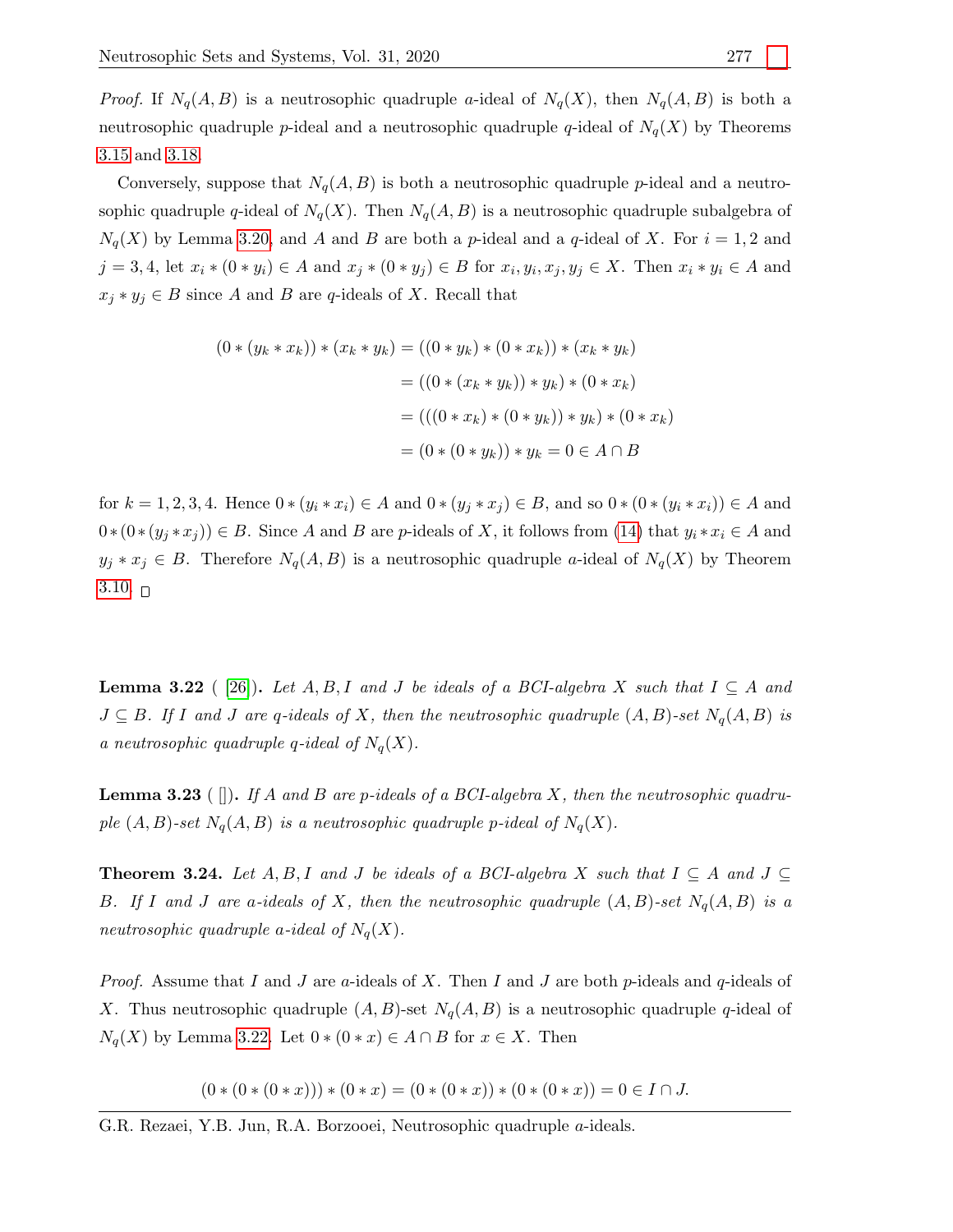Since

$$
(0*(0*(x*(0*(0*x)))))*((0*(0*(0*x)))*(0*x)) = ((0*(0*x)*(0*(0*(0*(0*x)))))*((0*(0*(0*x)))*(0*x)) \le ((0*(0*(0*x)))*(0*x)*(0*(0*(0*x))*(0*x))*(0*x)) = 0 \in I \cap J,
$$

it follows that  $0 * (0 * (x * (0 * (x)))) \in I \cap J$ . Since I and J are p-ideals of X, we have  $x * (0 * (0 * x)) \in I \cap J \subseteq A \cap B$  by [\(14\)](#page-2-2), and so  $x \in A \cap B$ . This shows that A and B are p-ideals of X, and thus  $N_q(A, B)$  is a neutrosophic quadruple p-ideal of  $N_q(X)$  by Lemma [3.23.](#page-11-1) Therefore  $N_q(A, B)$  is a neutrosophic quadruple a-ideal of  $N_q(X)$  by Theorem [3.21.](#page-10-1)  $\Box$ 

**Corollary 3.25.** Let A and I be ideals of a BCI-algebra X such that  $I \subseteq A$ . If I is an a-ideal of X, then the neutrosophic quadruple A-set  $N_q(A)$  is a neutrosophic quadruple a-ideal of  $N_q(X)$ .

**Corollary 3.26.** If the zero ideal  $\{0\}$  is an a-ideal of a BCI-algebra X, then the neutrosophic quadruple  $(A, B)$ -set  $N_q(A, B)$  is a neutrosophic quadruple a-ideal of  $N_q(X)$  for every ideals A and B of  $X$ .

<span id="page-12-1"></span>**Theorem 3.27.** Let  $A, B, I$  and J be ideals of a BCI-algebra X such that  $I \subseteq A, J \subseteq B$  and

<span id="page-12-0"></span>
$$
(\forall x, y \in X)(x * (0 * y) \in I \cap J \Rightarrow y * x \in I \cap J).
$$
\n
$$
(23)
$$

Then the neutrosophic quadruple  $(A, B)$ -set  $N_q(A, B)$  is a neutrosophic quadruple a-ideal of  $N_q(X)$ .

*Proof.* Let  $x, y, z \in X$  be such that  $(x * z) * (0 * y) \in I \cap J$  and  $z \in I \cap J$ . Note that

$$
(x * (0 * y)) * ((x * z) * (0 * y)) \le x * (x * z) \le z \in I \cap J.
$$

Hence  $x * (0 * y) \in I \cap J$ , and so  $y * x \in I \cap J$  by [\(23\)](#page-12-0). Thus I and J are a-ideals of X. It follows from Theorem [3.24](#page-11-2) that  $N_q(A, B)$  is a neutrosophic quadruple a-ideal of  $N_q(X)$ .

**Corollary 3.28.** Let A and I be ideals of a BCI-algebra X such that  $I \subseteq A$  and

$$
(\forall x, y \in X)(x * (0 * y) \in I \Rightarrow y * x \in I).
$$
\n
$$
(24)
$$

Then the neutrosophic quadruple A-set  $N_q(A)$  is a neutrosophic quadruple a-ideal of  $N_q(X)$ .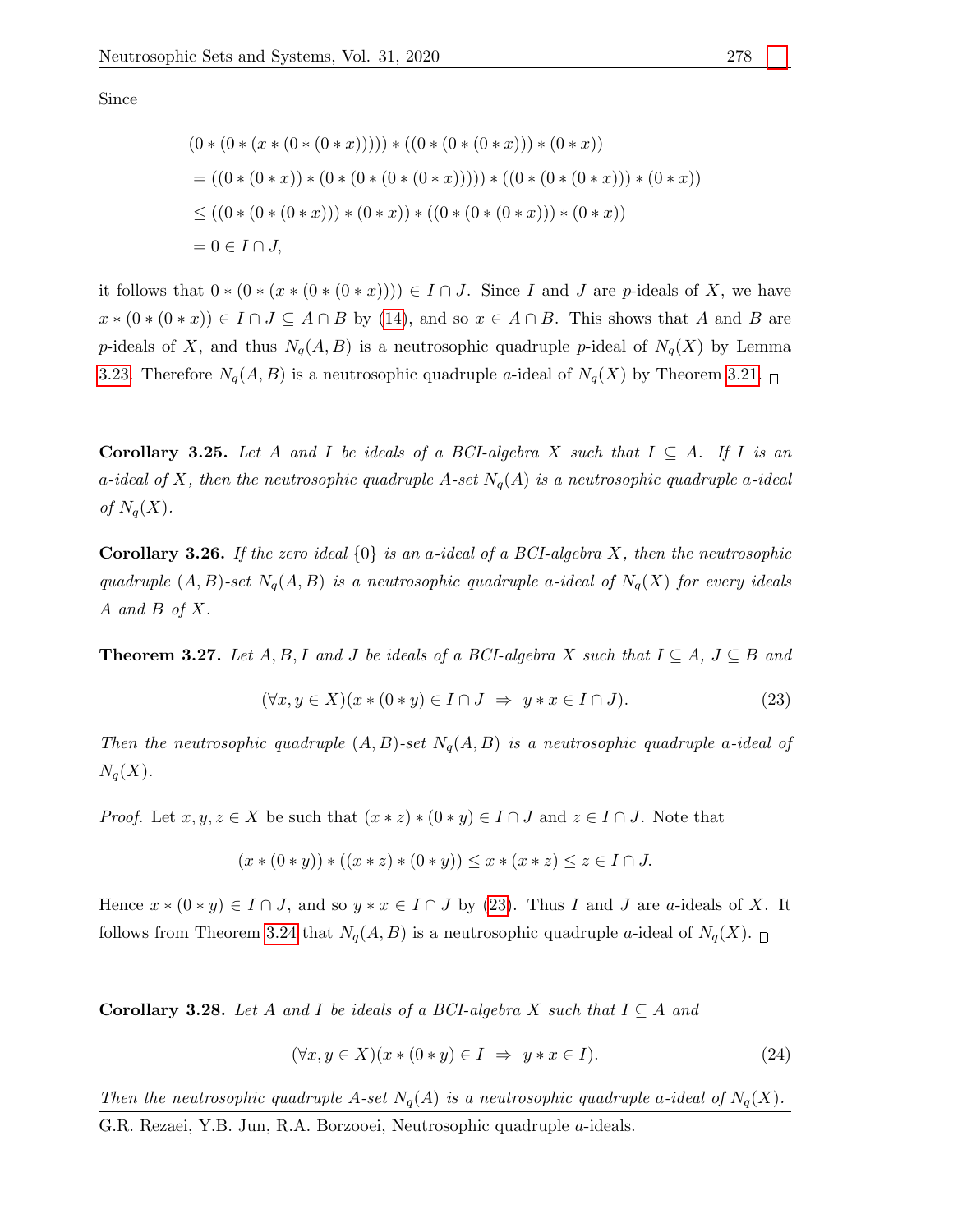**Theorem 3.29.** Let  $A, B, I$  and J be ideals of a BCI-algebra X such that  $I \subseteq A, J \subseteq B$  and

<span id="page-13-3"></span>
$$
(\forall x, y, z \in X)((x * z) * (0 * y) \in I \cap J \implies y * (x * z) \in I \cap J).
$$
\n
$$
(25)
$$

Then the neutrosophic quadruple  $(A, B)$ -set  $N_q(A, B)$  is a neutrosophic quadruple a-ideal of  $N_q(X)$ .

*Proof.* If we put  $z = 0$  in [\(25\)](#page-13-3) and use [\(1\)](#page-1-0), then [\(23\)](#page-12-0) is valid. Therefore  $N_q(A, B)$  is a neutrosophic quadruple a-ideal of  $N_q(X)$  by Theorem [3.27.](#page-12-1)  $\Box$ 

**Corollary 3.30.** Let A and I be ideals of a BCI-algebra X such that  $I \subseteq A$  and

$$
(\forall x, y, z \in X)((x * z) * (0 * y) \in I \implies y * (x * z) \in I).
$$
\n(26)

Then the neutrosophic quadruple A-set  $N_q(A)$  is a neutrosophic quadruple a-ideal of  $N_q(X)$ .

# 4. Conclusions

We have applied the notion of neutrosophic quadruple set to an *a*-ideal in a BCI-algebra. We have introduced the concept of neutrosophic quadruple a-ideal of neutrosophic quadruple BCI-algebras, and have investigated several properties. The notions of neutrosophic quadruple  $p$ -ideal, neutrosophic quadruple  $q$ -ideal and neutrosophic quadruple closed ideal have been introduced by Smarandache, Muhiuddin, Al-Kenani, Jun, etc. We have discussed relations between a neutrosophic quadruple p-ideal, a neutrosophic quadruple q-ideal, a neutrosophic quadruple a-ideal and a neutrosophic quadruple closed ideal. We have provided conditions for the neutrosophic quadruple  $(A, B)$ -set  $N_q(A, B)$  to be a neutrosophic quadruple a-ideal. We have shown that every neutrosophic quadruple a-ideal is a neutrosophic quadruple closed ideal, and heve provided example to show that the converse is false. Using the ideas and results of this paper, we will study the structure of various algebraic systems in the future.

### Acknowledgments

The authors wish to thank the anonymous reviewers for their valuable suggestions.

# References

- <span id="page-13-0"></span>1. M. Abdel-Basset, N.A. Nabeeh, H.A. El-Ghareeb and A. Aboelfetouh, Utilising neutrosophic theory to solve transition difficulties of IoT-based enterprises, Enterprise Information Systems, (2019)., 1–21.
- <span id="page-13-1"></span>2. M. Abdel-Baset, V. Chang and A. Gamal, Evaluation of the green supply chain management practices: A novel neutrosophic approach, Computers in Industry, 108 (2019), 210–220.
- <span id="page-13-2"></span>3. M. Abdel-Basset, M. Saleh, A. Gamal and F. Smarandache, An approach of TOPSIS technique for developing supplier selection with group decision making under type-2 neutrosophic number, Applied Soft Computing, 77 (2019), 438-452.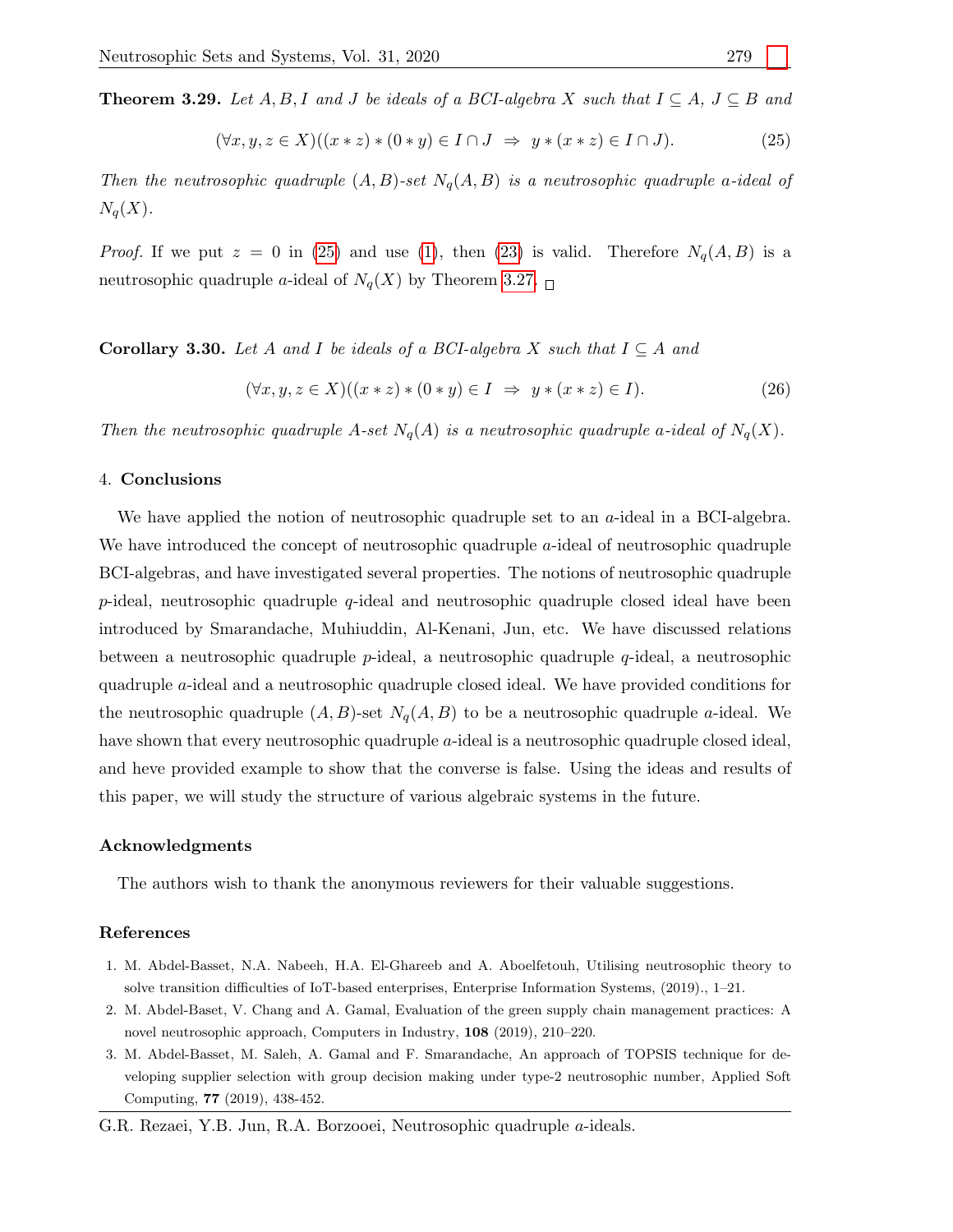- <span id="page-14-0"></span>4. M. Abdel-Basset, G. Manogaran, A. Gamal and F. Smarandache, A group decision making framework based on neutrosophic TOPSIS approach for smart medical device selection, Journal of Medical Systems, 43(2), (2019), 38.
- <span id="page-14-17"></span>5. S.A. Akinleye, F. Smarandache and A.A.A. Agboola, On neutrosophic quadruple algebraic structures, Neutrosophic Sets and Systems, 12 (2016), 122–126.
- <span id="page-14-1"></span>6. A. Borumand Saeid and Y.B. Jun, Neutrosophic subalgebras of BCK/BCI-algebras based on neutrosophic points, Ann. Fuzzy Math. Inform., 14(1) (2017), 87–97.
- 7. H. Bordbar, M. Mohseni Takallo, R.A. Borzooei and Y. B. Jun, BMBJ-neutrosophic subalgebra in BCK/BCI-algebras, Neutrosophic Sets and Systems, 27 (2020), to appear.
- 8. R.A. Borzooei, H. Farahani and M. Moniri, Neutrosophic Deductive Filters on BL-Algebras, Journal of Intel- ligent and Fuzzy Systems, 26(6), ( 2014), 2993-3004.
- 9. R.A. Borzooei, M. Mohseni Takallo, F. Smarandache nad Y.B. Jun, Positive implicative BMBJ-neutrosophic ideals in BCK-algebras, Neutrosophic Sets and Systems, 23 (2018), 148-163.
- 10. R.A. Borzooei, F. Smarandache and Y.B. Jun, Positive implicative generalized neutrosophic ideals in BCKalgebras, Neutrosophic Sets and Systems, 23 (2018), 126 -141.
- <span id="page-14-2"></span>11. R.A. Borzooei, X. Zhang, F. Smarandache and Y.B. Jun, Commutative Generalized Neutrosophic Ideals in BCK-Algebras, Symmetry, 10(8), 350 (2018), 1-15.
- <span id="page-14-14"></span>12. Y. Huang, BCI-algebra, Science Press, Beijing, 2006.
- <span id="page-14-12"></span>13. K. Iséki, On BCI-algebras, Math. Seminar Notes, 8 (1980), 125–130.
- <span id="page-14-13"></span>14. K. Iséki and S. Tanaka, An introduction to the theory of BCK-algebras, Math. Japon., 23 (1978), 1–26.
- <span id="page-14-3"></span>15. Y.B. Jun, Neutrosophic subalgebras of several types in BCK/BCI-algebras, Ann. Fuzzy Math. Inform., 14 (2017), no. 1, 75–86.
- 16. Y.B. Jun, S.J. Kim and F. Smarandache, Interval neutrosophic sets with applications in BCK/BCI-algebra, Axioms, 2018, 7, 23.
- 17. Y.B. Jun, F. Smarandache and H. Bordbar, Neutrosophic N-structures applied to BCK/BCI-algebras, Information, 2017, 8, 128.
- <span id="page-14-4"></span>18. Y.B. Jun, F. Smarandache, S.Z. Song and M. Khan, Neutrosophic positive implicative N -ideals in BCK/BCI-algebras, Axioms 2018, 7, 3.
- <span id="page-14-8"></span>19. Y.B. Jun, S.Z. Song, F. Smarandache and H. Bordbar, Neutrosophic quadruple BCK/BCI-algebras, Axioms, (2018), 7-41; doi:10.3390/axioms7020041
- <span id="page-14-5"></span>20. M. Khan, S. Anis, F. Smarandache and Y.B. Jun, Neutrosophic N -structures and their applications in semigroups, Ann. Fuzzy Math. Inform., 14(6) (2017), 583–598.
- <span id="page-14-15"></span>21. Y.L. Liu, J. Meng, X.H. Zhang and Z.C. Yue, q-ideals and a-ideals in BCI-algebras, ,Southeast Asian Bulletin of Mathematics 24 (2000), 243–253.
- <span id="page-14-16"></span>22. J. Meng and Y. B. Jun, BCK-algebras, Kyungmoonsa Co., Seoul, Korea 1994.
- <span id="page-14-6"></span>23. M. Mohseni Takallo, R. A. Borzooei and Y. B. Jun, MBJ-neutrosophic structures and its applications in BCK/BCI-algebras, Neutrosophic Sets and Systems, 23 (2018), 72- 84.
- <span id="page-14-9"></span>24. G. Muhiuddin, A.N. Al-Kenani, E.H. Roh and Y.B. Jun, Implicative neutrosophic quadruple BCK-algebras and ideals, Symmetry, (2019), 11, 277; doi:10.3390/sym11020277.
- <span id="page-14-10"></span>25. G. Muhiuddin and Y.B. Jun, p-semisimple neutrosophic quadruple BCI-algebras and neutrosophic quadruple p-ideals, (submitted).
- <span id="page-14-11"></span>26. G. Muhiuddin, F. Smarandache and Y.B. Jun, Neutrosophic quadruple ideals in neutrosophic quadruple BCI-algebras, Neutrosophic Sets and Systems (submitted).
- <span id="page-14-7"></span>27. M.A. Oztürk and Y.B. Jun, Neutrosophic ideals in BCK/BCI-algebras based on neutrosophic points, J. Inter. Math. Virtual Inst., 8 (2018), 1–17.
- G.R. Rezaei, Y.B. Jun, R.A. Borzooei, Neutrosophic quadruple a-ideals.